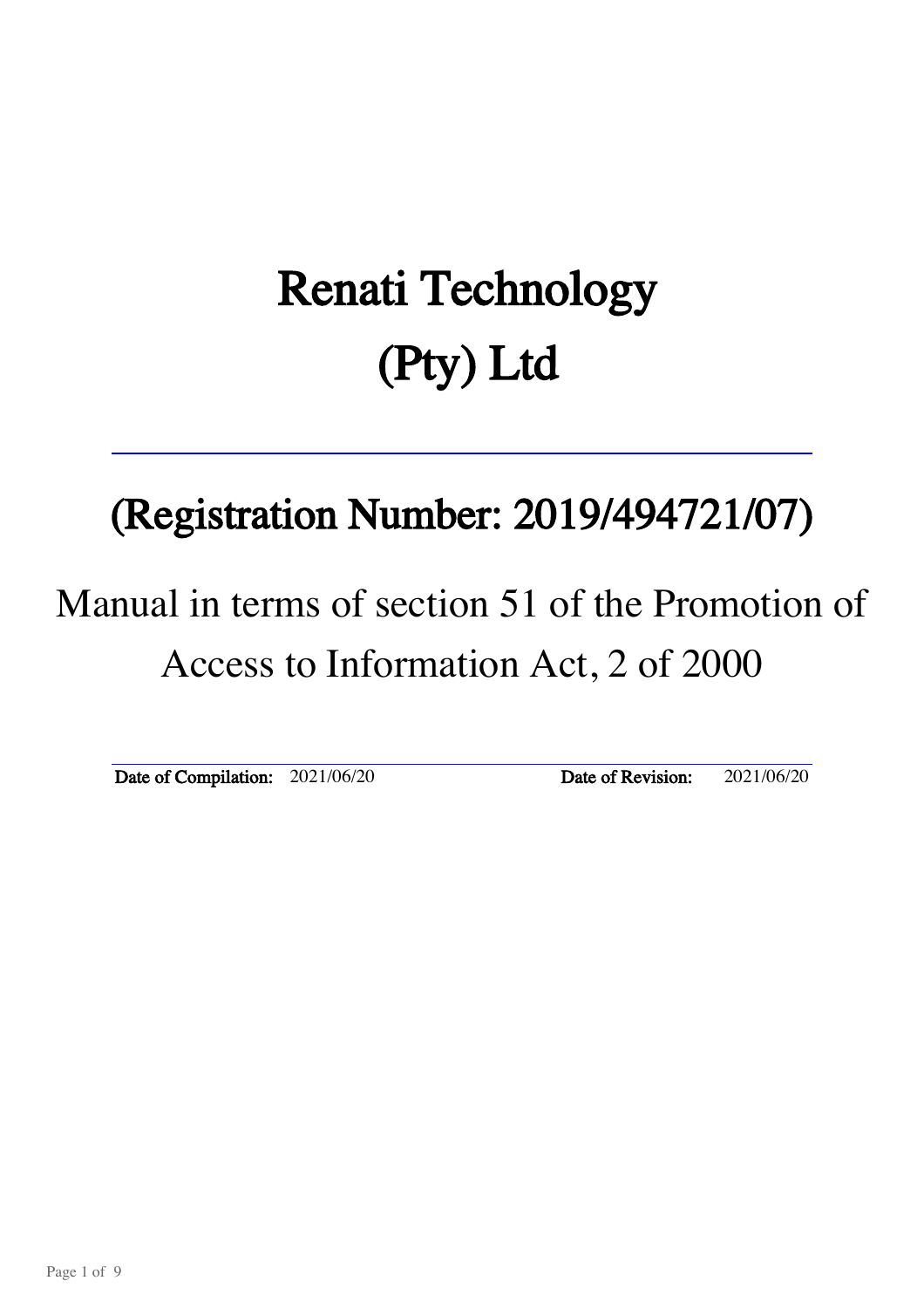## PROMOTION OF ACCESS TO INFORMATION ACT, 2 OF 2000 (THE ACT)

 Section 51 Manual of Renati Technology (Pty) Ltd (Registration number: 2019/494721/07)

- 1. Contact particulars
- 2. Introduction
- 3. Guide in terms of section 10 of The Act
- 4. Facilitation of a request for access to information
- 5. Information available in terms of other applicable legislation
- 6. Information automatically available
- 7. Information available in terms of the act On Request
- 8. General
- 9. Requesting Procedures
- 10. Prescribed Fees
- 11. Protection of Personal Information Processed
- 12. Availability of the manual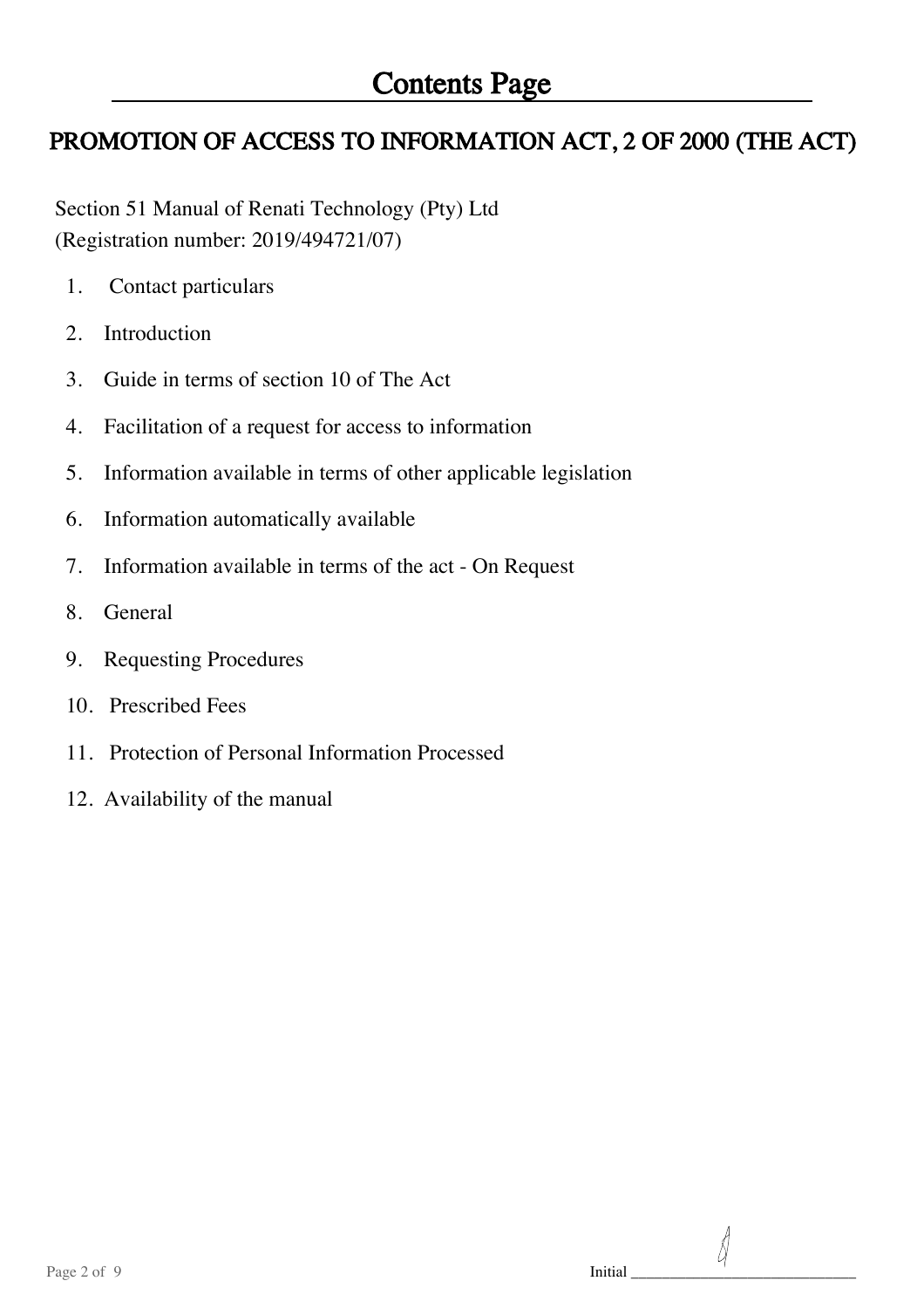# PROMOTION OF ACCESS TO INFORMATION ACT, 2 OF

## 2000 (THE ACT)

I

## SECTION 51 MANUAL OF RENATI TECHNOLOGY (PTY) LTD (REGISTRATION NUMBER: 2019/494721/07)

## 1. CONTACT PARTICULARS

| Head of business:        | John Stephen Ferreira    |                          | <b>Information officer:</b> John Stephen Ferreira |
|--------------------------|--------------------------|--------------------------|---------------------------------------------------|
| <b>Postal Address:</b>   | Postnet Suite 101        | <b>Physical Address:</b> | 111 Monument Road                                 |
|                          | Private Bag X07          |                          | Nimrod Park                                       |
|                          | Aston Manor              |                          | <b>Kempton Park</b>                               |
|                          | 1630                     |                          | 1619                                              |
| <b>Telephone Number:</b> | 0113944199               | <b>Fax Number:</b>       | 0113640281                                        |
| <b>E-mail Address:</b>   | $\text{admin@tfn.co.za}$ |                          |                                                   |
|                          |                          |                          |                                                   |

## 2. INTRODUCTION

Holds the intellectual property and all rights and benefits of the software technologies, applications and platforms developed for the group and subsidiaries.

## 3. GUIDE IN TERMS OF SECTION 10 OF THE ACT

3.1 The ACT grants a requester access to records of a private body, if the record is required for the exercise or protection of any rights. If a public body lodges a request, the public body must be acting in the public interest.

3.2 Requests in terms of the ACT shall be made in accordance with the prescribed procedures, at the rates provided. The forms and tariff are dealt with in section 53 and 54 of the Act.

3.3 Requesters are referred to the Guide in terms of Section 10 which has been compiled by the South African Human Rights Commission, which will contain information for the purposes of exercising Constitutional Rights. The Guide is available from the SAHRC. The contact details of the Commission are:

| <b>Postal Address:</b>                    | Private Bag 2700, Houghton, 2041 |
|-------------------------------------------|----------------------------------|
| <b>Telephone Number:</b> $(+27)118773600$ |                                  |
| <b>Fax Number:</b>                        | $(+27)11$ 403 0625               |
| Website:                                  | www.sahrc.org.za                 |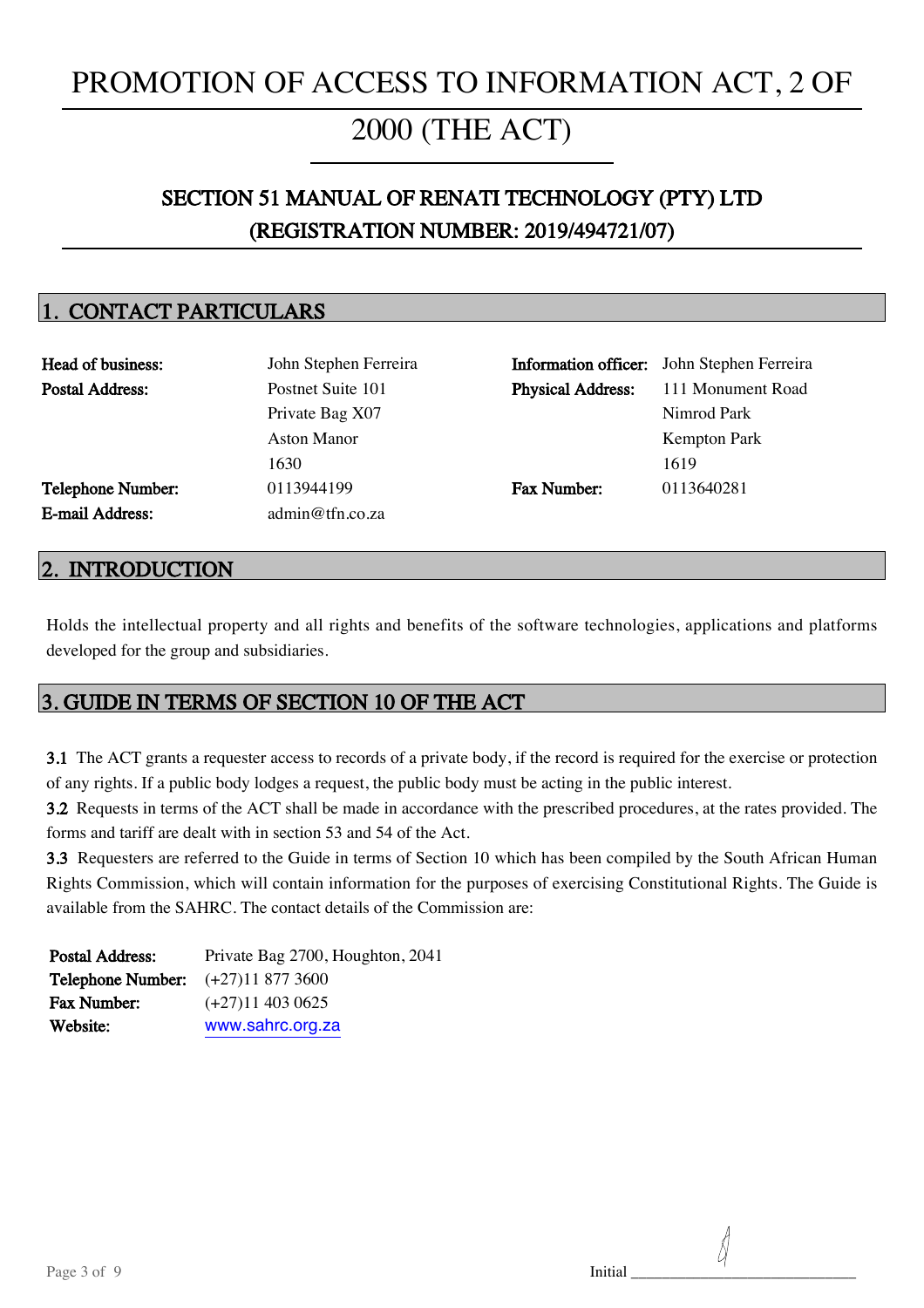## 4. FACILITATION OF A REQUEST FOR ACCESS TO INFORMATION

Information which is not readily available as indicated in this manual, may be requested in accordance with the procedure prescribed in terms of The Act. Copies of the prescribed forms to be completed for submitting a request, are available from Renati Technology (Pty) Ltd.

## 5. INFORMATION AVAILABLE IN TERMS OF OTHER APPLICABLE LEGISLATION

- Basic Conditions of Employment Act 75 of 1997
- Businesses Act, 71 of 1991
- Companies Act 71 of 2008
- Consumer Protection Act 68 of 2008
- Compensation for Occupational Injuries and Health Diseases Act 130 of 1993
- Employment Equity Act 55 of 1998
- Employment Services Act 4 of 2014
- Employment Tax Incentive Act 26 of 2013
- Income Tax Act 58 of 1962
- National Minimum Wage Act, 9 of 2018
- Promotion of Access to Information Act 2 of 2000
- Protection of Personal Information Act 4 of 2013
- South African Revenue Services Act 34 of 1997
- Skills Development Levies Act 9 of 1999
- Skills Development Act 97 of 1998
- Unemployment Contributions Act 4 of 2002
- Unemployment Insurance Act 63 of 2001
- Value Added Tax Act 89 of 1991

## 6. INFORMATION AUTOMATICALLY AVAILABLE

## 7. INFORMATION AVAILABLE IN TERMS OF THE ACT - ON REQUEST

#### Statutory Business Records

- Certificate of Incorporation
- Memorandum of Incorporation
- Resolutions

#### Accounting Records

- Annual financial statements and working papers
- General ledger
- Subsidiary ledgers (receivables, payables, etc.)
- Bank statements, cheque books, cheques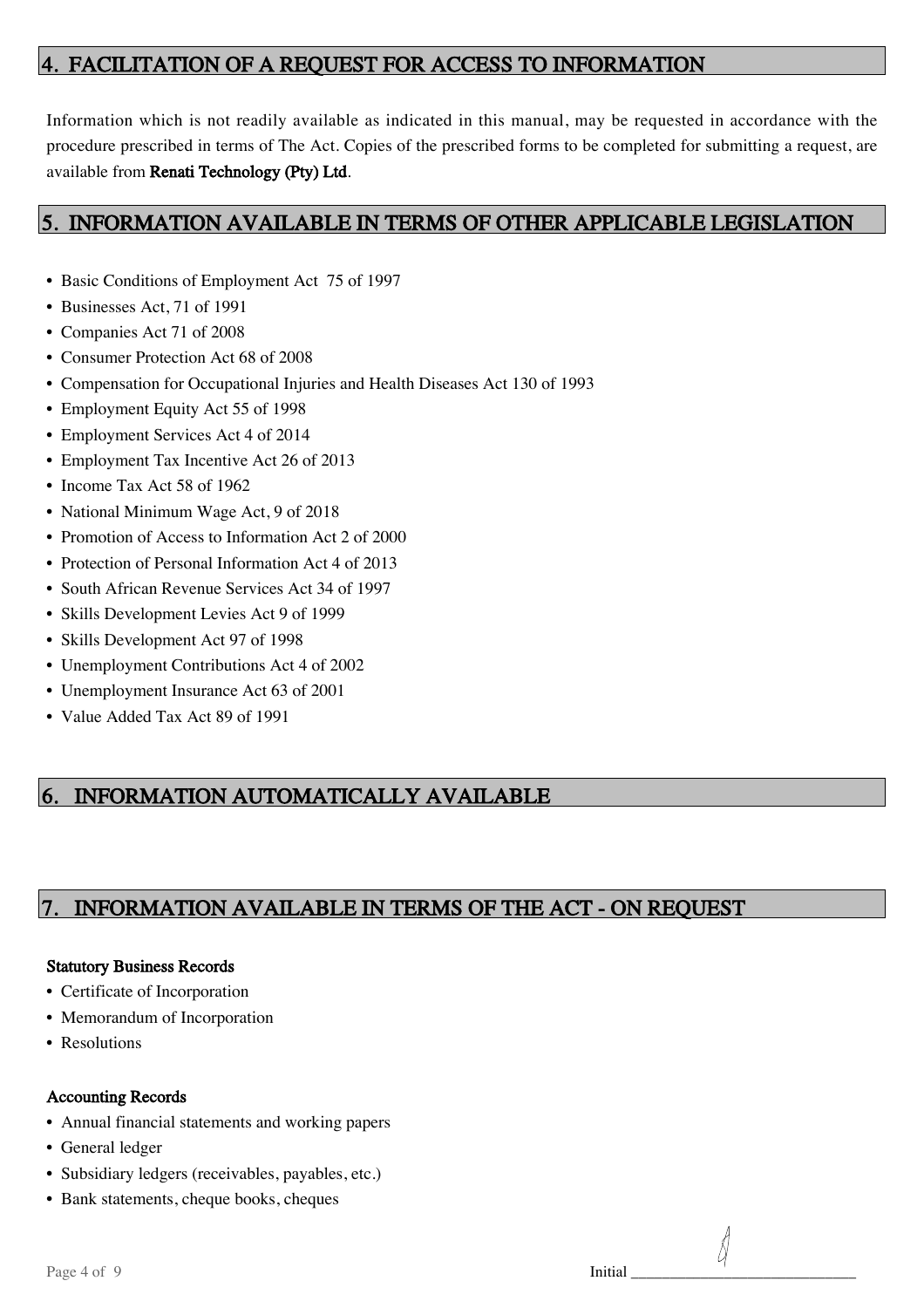- Customer and supplier statements and invoices
- Cash books and petty cash books
- Fixed asset register
- Tax returns and assessments
- VAT returns
- Lease or instalment sale agreements
- Insurance records
- Auditor's reports

#### Fixed Property

• Leases

#### Information Technology

- Agreements
- Capacity and utilisation of current systems
- Client database
- Disaster recovery
- Hardware
- Internet
- Licenses
- Operating systems
- Software packages
- Telephone lines, leased lines and data lines

#### Insurance

- Claim records
- Details of coverage, limits and insurers
- Insurance policies

#### Intellectual Property

- Agreements relating to intellectual property
- Copyrights
- Patents, patent applications and inventions
- Designs, trademarks, trade names and protected names

#### Legal, Agreements and Contracts

- Agreements with customers
- Contracts, including lease agreements and finance agreements

#### Personnel Records

- Employee information records
- Employee loans
- Employment applications
- Employment contracts
- Employment equity plan
- IRP 5 and IT 3 certificates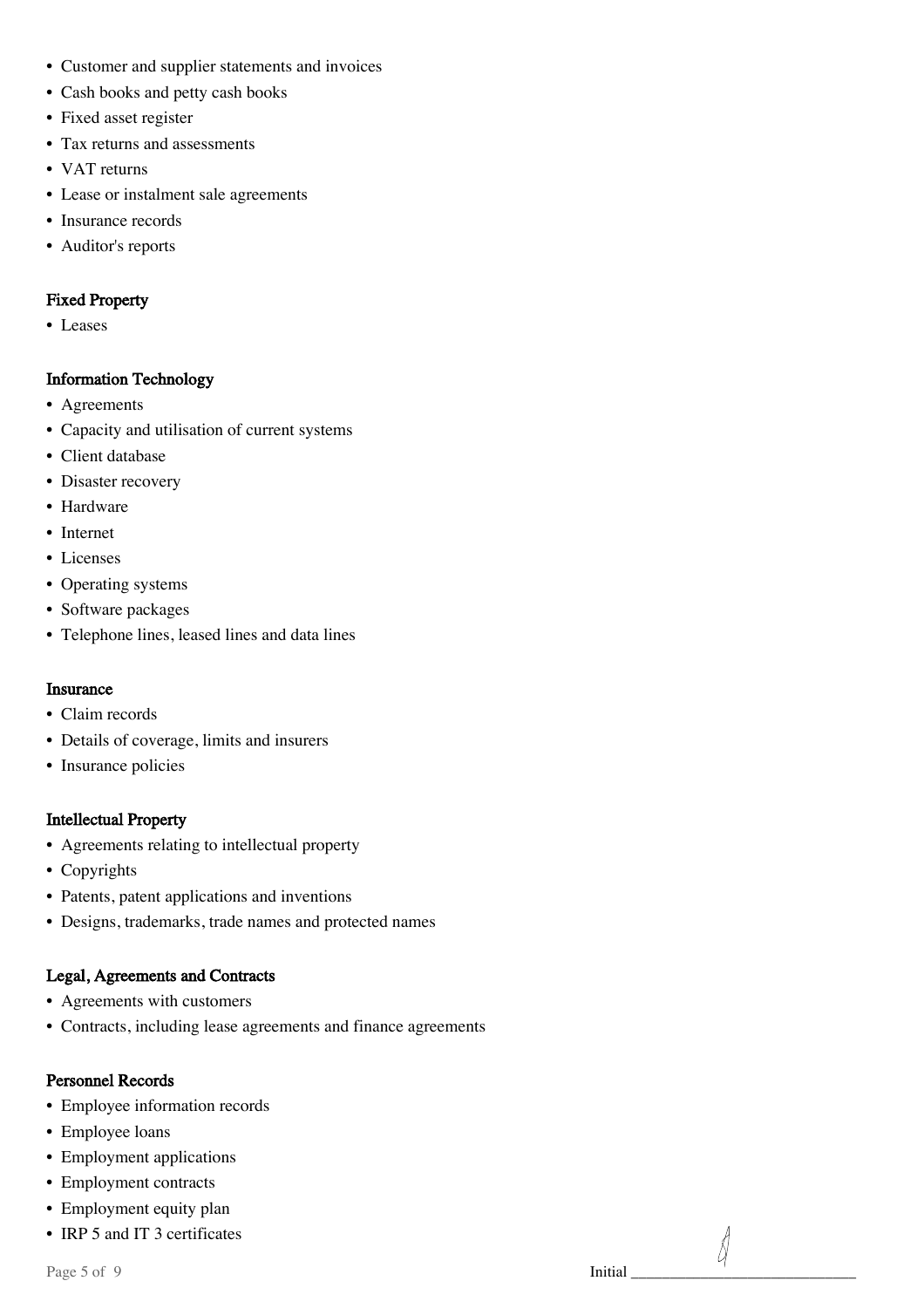- Letters of appointment
- Leave applications
- Maternity leave policy
- Personnel File
- Policies and procedures
- UIF, PAYE and SDL returns
- Workmen's Compensation Documents

## 8. GENERAL

N/A

## 9. REQUESTING PROCEDURES

A person who wants access to the records must complete the necessary request forms that is available at the offices of Renati Technology (Pty) Ltd, or can be accessed on www.justice.gov.za/inforeg. The completed request form must be sent to the address or fax number provided in this manual and marked for the attention of the Information Officer.

Please provide sufficient details to enable the company to identify:

- a. The record(s) requested
- b. The requester (and if an agent is lodging the request, proof of capacity)
- c. The form of access required
- d. The postal address or fax number of the requester in the Republic
- e. If the requester wishes to be informed of the decision in any manner (in addition to written) the manner and particulars thereof
- f. The right which the requester is seeking to exercise or protect with an explanation of the reason the record is required to exercise or protect the right.

## 10. PRESCRIBED FEES

- A requestor is required to pay the prescribed fees before a request will be processed;
- If the preparation of the record requested requires more than the prescribed hours (six), a deposit shall be paid (of not more than one third of the access fee which would be payable if the request were granted);
- A requestor may lodge an application with a court against the tender/payment of the request fee and/or deposit
- Records may be withheld until the fees have been paid.
- The fee structure is available on the website of the SOUTH AFRICAN HUMAN RIGHTS COMMISSION at www.sahrc.org.za and as an appendix to this manual.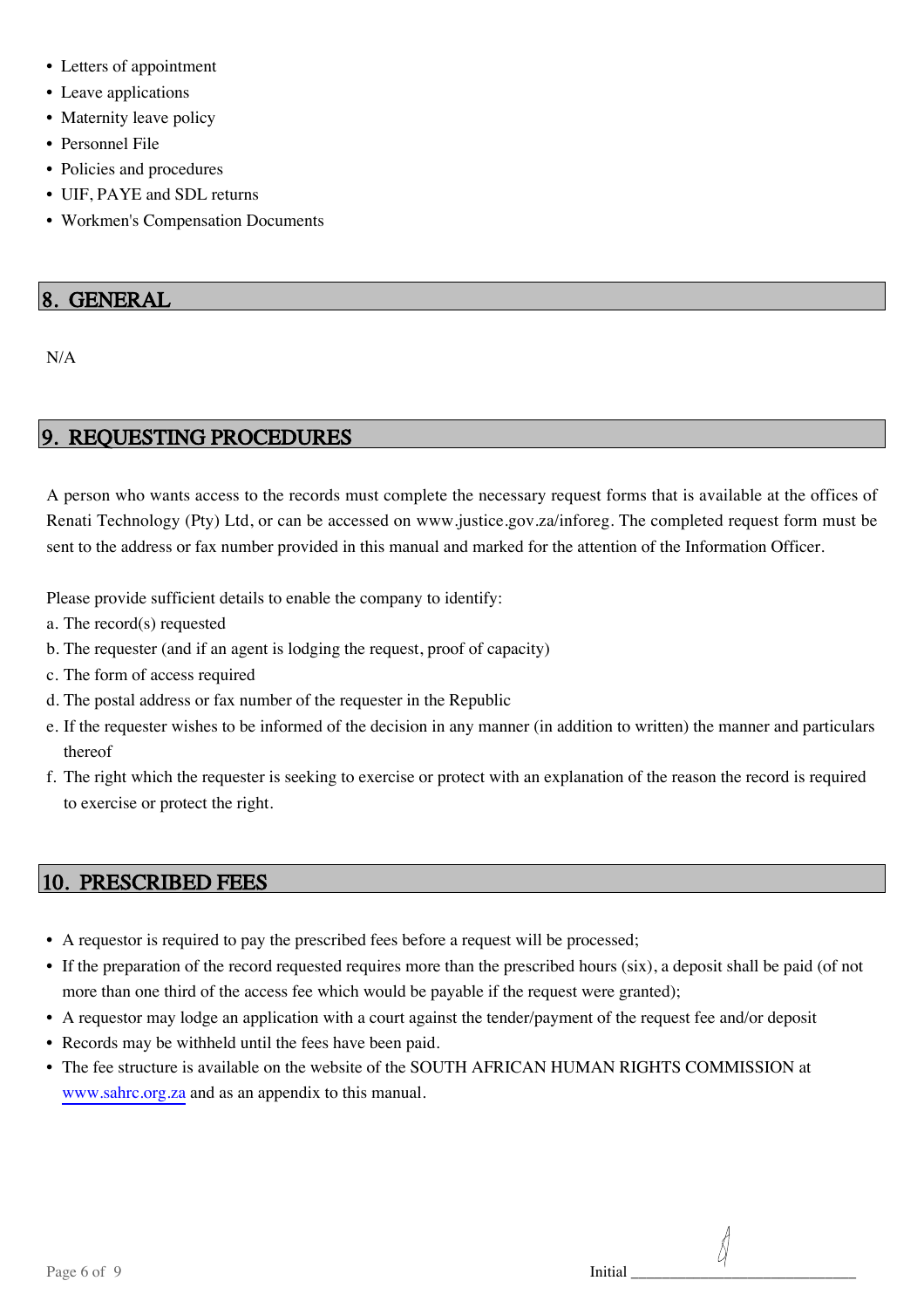## PROTECTION OF PERSONAL INFORMATION PROCESSED

COMPANY is committed to protecting the privacy of personal information of our data subjects. The information you share with us as a data subject allows us to provide you with the best experience with our products and services, or as a stakeholder.

COMPANY has dedicated policies and procedures in place to protect all personal information collected and processed by us. Please read below for more information on how we collect, process, use and disclose personal information.

#### 11.1 The purpose of processing of personal information

We process personal information for various reasons, including but not limited to the following:

- To manage information, products and/or services requested by data subjects
- To help us identify data subjects when they contact us
- Manage customers
- To maintain customer records
- Financial and tax purposes
- To monitor access, secure and manage our premises and facilities
- To transact with our suppliers
- To improve the quality of our products and services
- To help us detect and prevent fraud and money laundering under FICA
- To help us recover debts

#### 11.2 Data subject categories and personal information processed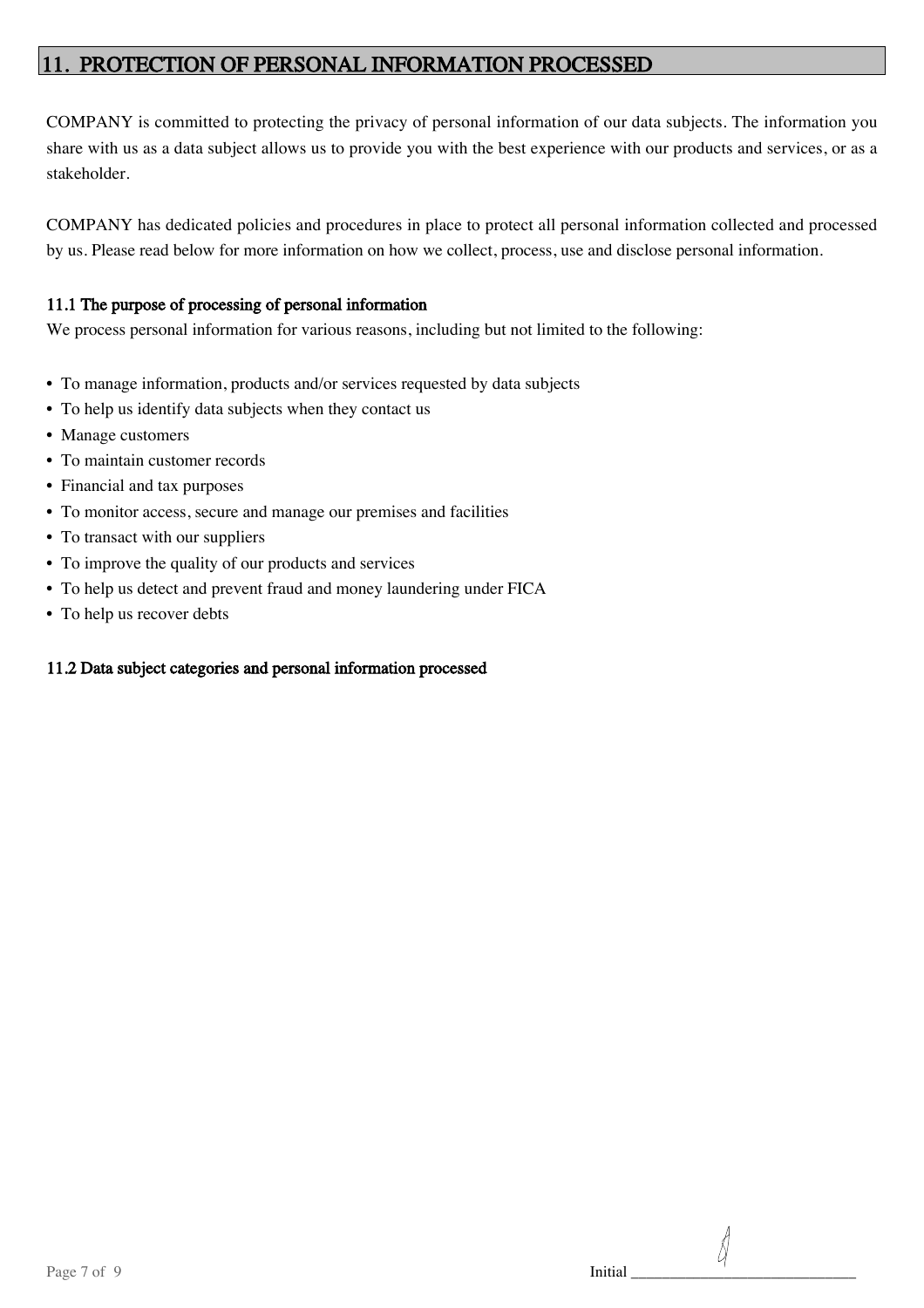| <b>Customers</b> | e-mail address<br>ID number<br>Location information<br>Physical address<br>Telephone number                                                                                                                |
|------------------|------------------------------------------------------------------------------------------------------------------------------------------------------------------------------------------------------------|
| Employees        | Age<br>Colour<br><b>Education</b> history<br>e-mail address<br>Employment history<br>ID number<br>Language and birth of the person<br>Marital status<br>Physical address<br><b>Sex</b><br>Telephone number |
| Suppliers        | e-mail address<br>ID number<br>Physical address<br>Telephone number                                                                                                                                        |

#### 11.3 Recipients with whom personal information is shared

In processing your personal information, we may share it within the group of companies or with other third parties. These include but are not limited to:

- Statutory authorities
- Tax authorities
- Contractors, vendors, or suppliers
- Data storage providers
- Group companies
- Service providers

#### 11.4 Security measures implemented to protect personal information

We have identified our security risks over the personal information we process in line with the Protection of Personal Information Act, and we have implemented various security measures to ensure reasonable protection against the risk of loss, misuse, unauthorised access and disclosure, alteration and destruction of the personal information.

We also take steps to ensure that operators that process personal information on behalf of company name apply adequate safeguards as outlined above.

#### 11.5 Trans-border flows of personal information

We may transfer to, and store personal information we collect about you, in countries other than South Africa, if the relevant business transactions or situation requires trans-border processing. These countries may not have the same data protection laws as South Africa, and in this instance, we will only transfer the information if we have consent from you, or it is necessary for the performance or conclusion of a contract between us.